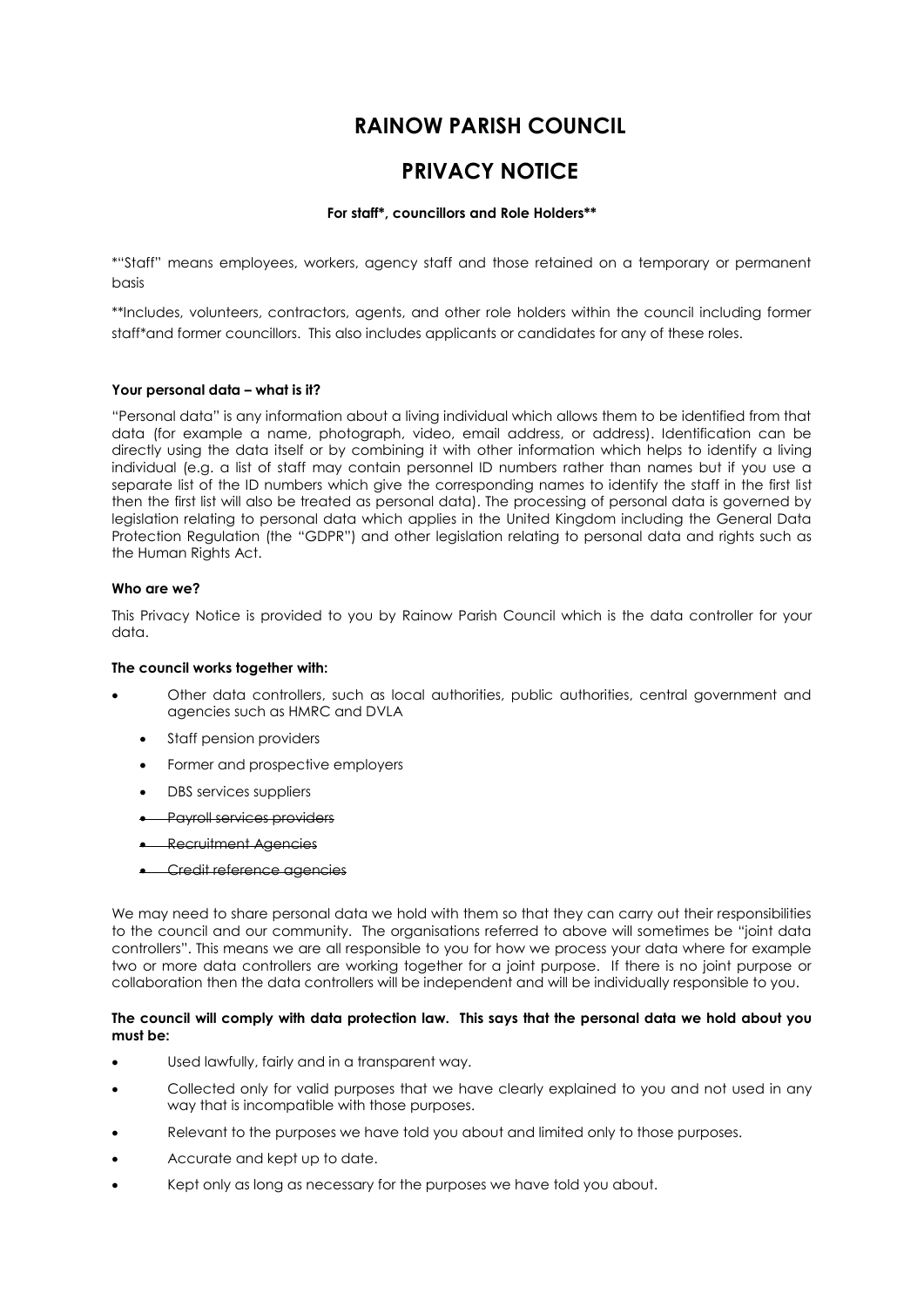• Kept and destroyed securely including ensuring that appropriate technical and security measures are in place to protect your personal data to protect personal data from loss, misuse, unauthorised access and disclosure.

## **What data do we process?**

- Names, titles, and aliases, photographs.
- Start date / leaving date
- Contact details such as telephone numbers, addresses, and email addresses.
- Where they are relevant to our legal obligations, or where you provide them to us, we may process information such as gender, age, date of birth, marital status, nationality, education/work history, academic/professional qualifications, employment details, hobbies, family composition, and dependants.
- Non-financial identifiers such as passport numbers, driving licence numbers, vehicle registration numbers, taxpayer identification numbers, staff identification numbers, tax reference codes, and national insurance numbers.
- Financial identifiers such as bank account numbers, payment card numbers, payment/transaction identifiers, policy numbers, and claim numbers.
- Financial information such as National Insurance number, pay and pay records, tax code, tax and benefits contributions, expenses claimed.
- Other operational personal data created, obtained, or otherwise processed in the course of carrying out our activities, including but not limited to, CCTV footage, recordings of telephone conversations, IP addresses and website visit histories, logs of visitors, and logs of accidents, injuries and insurance claims.
- Next of kin and emergency contact information
- Recruitment information (including copies of right to work documentation, references and other information included in a CV or cover letter or as part of the application process and referral source (e.g. agency, staff referral))
- Location of employment or workplace.
- Other staff data (not covered above) including; level, performance management information, languages and proficiency; licences/certificates, immigration status; employment status; information for disciplinary and grievance proceedings; and personal biographies.
- CCTV footage and other information obtained through electronic means such as swipecard records.
- Information about your use of our information and communications systems.

## **We use your personal data for some or all of the following purposes: -**

Please note: We need all the categories of personal data in the list above primarily to allow us to perform our contract with you and to enable us to comply with legal obligations.

- Making a decision about your recruitment or appointment.
- Determining the terms on which you work for us.
- Checking you are legally entitled to work in the UK.
- Paying you and, if you are an employee, deducting tax and National Insurance contributions.
- Providing any contractual benefits to you
- Liaising with your pension provider.
- Administering the contract we have entered into with you.
- Management and planning, including accounting and auditing.
- Conducting performance reviews, managing performance and determining performance requirements.
- Making decisions about salary reviews and compensation.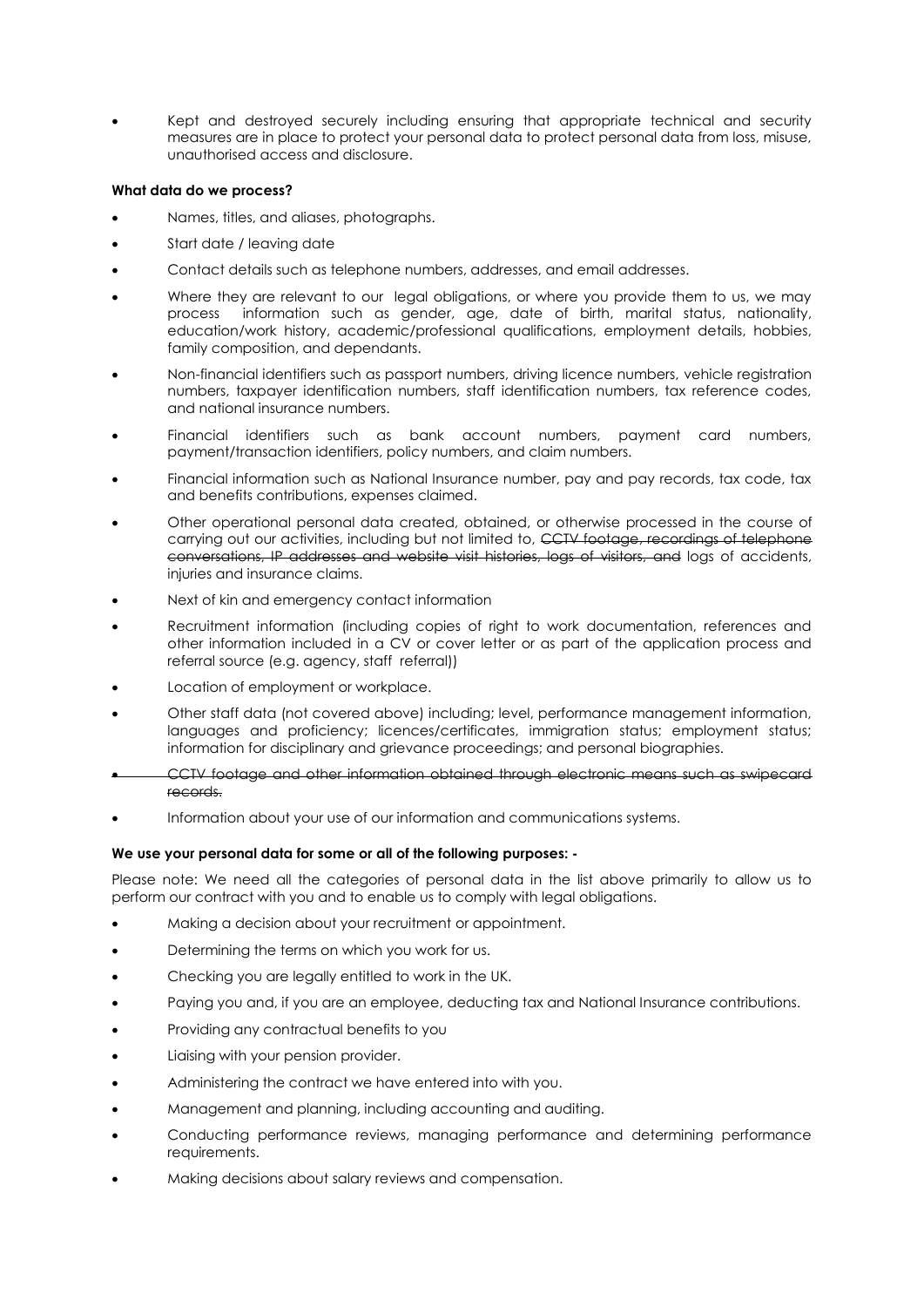- Assessing qualifications for a particular job or task, including decisions about promotions.
- Conducting grievance or disciplinary proceedings.
- Making decisions about your continued employment or engagement.
- Making arrangements for the termination of our working relationship.
- Education, training and development requirements.
- Dealing with legal disputes involving you, including accidents at work.
- Ascertaining your fitness to work.
- Managing sickness absence.
- Complying with health and safety obligations.
- To prevent fraud.
- To monitor your use of our information and communication systems to ensure compliance with our IT policies.
- To ensure network and information security, including preventing unauthorised access to our computer and electronic communications systems and preventing malicious software distribution.
- To conduct data analytics studies to review and better understand employee retention and attrition rates.
- Equal opportunities monitoring.
- To undertake activity consistent with our statutory functions and powers including any delegated functions.
- To maintain our own accounts and records;
- To seek your views or comments;
- To process a job application;
- To administer councillors' interests
- To provide a reference.

## Our processing may also include the use of CCTV systems for monitoring purposes.

Some of the above grounds for processing will overlap and there may be several grounds which justify our use of your personal data.

We will only use your personal data when the law allows us to. Most commonly, we will use your personal data in the following circumstances:

- Where we need to perform the contract we have entered into with you.
- Where we need to comply with a legal obligation.

We may also use your personal data in the following situations, which are likely to be rare:

- Where we need to protect your interests (or someone else's interests).
- Where it is needed in the public interest [or for official purposes].

#### **How we use sensitive personal data**

- We may process sensitive personal data relating to staff, councillors and role holders including, as appropriate:
	- information about your physical or mental health or condition in order to monitor sick leave and take decisions on your fitness for work;
	- your racial or ethnic origin or religious or similar information in order to monitor compliance with equal opportunities legislation;
	- in order to comply with legal requirements and obligations to third parties.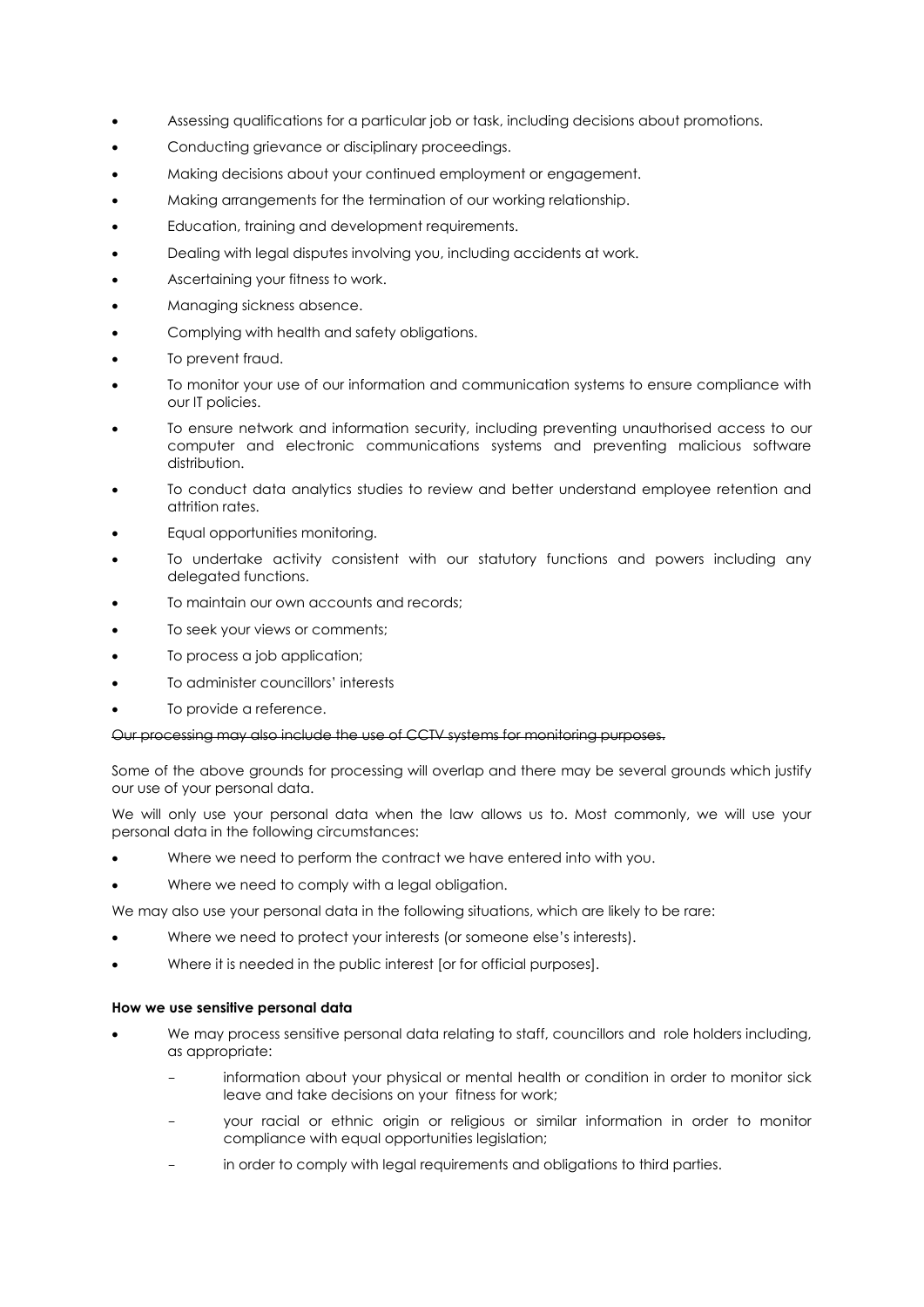- These types of data are described in the GDPR as "Special categories of data" and require higher levels of protection. We need to have further justification for collecting, storing and using this type of personal data.
- We may process special categories of personal data in the following circumstances:
	- In limited circumstances, with your explicit written consent.
	- Where we need to carry out our legal obligations.
	- Where it is needed in the public interest, such as for equal opportunities monitoring or in relation to our pension scheme.
	- Where it is needed to assess your working capacity on health grounds, subject to appropriate confidentiality safeguards.
- Less commonly, we may process this type of personal data where it is needed in relation to legal claims or where it is needed to protect your interests (or someone else's interests) and you are not capable of giving your consent, or where you have already made the information public.

## **Do we need your consent to process your sensitive personal data?**

- We do not need your consent if we use your sensitive personal data in accordance with our rights and obligations in the field of employment and social security law.
- In limited circumstances, we may approach you for your written consent to allow us to process certain sensitive personal data. If we do so, we will provide you with full details of the personal data that we would like and the reason we need it, so that you can carefully consider whether you wish to consent.
- You should be aware that it is not a condition of your contract with us that you agree to any request for consent from us.

## **Information about criminal convictions**

- We may only use personal data relating to criminal convictions where the law allows us to do so. This will usually be where such processing is necessary to carry out our obligations and provided we do so in line with our data protection policy.
- Less commonly, we may use personal data relating to criminal convictions where it is necessary in relation to legal claims, where it is necessary to protect your interests (or someone else's interests) and you are not capable of giving your consent, or where you have already made the information public.
- We will only collect personal data about criminal convictions if it is appropriate given the nature of the role and where we are legally able to do so. Where appropriate, we will collect personal data about criminal convictions as part of the recruitment process or we may be notified of such personal data directly by you in the course of you working for us.

## **What is the legal basis for processing your personal data?**

Some of our processing is necessary for compliance with a legal obligation.

We may also process data if it is necessary for the performance of a contract with you, or to take steps to enter into a contract.

We will also process your data in order to assist you in fulfilling your role in the council including administrative support or if processing is necessary for compliance with a legal obligation.

## **Sharing your personal data**

Your personal data will only be shared with third parties including other data controllers where it is necessary for the performance of the data controllers' tasks or where you first give us your prior consent. It is likely that we will need to share your data with:

- Our agents, suppliers and contractors. For example, we may ask a commercial provider to manage our HR/ payroll functions , or to maintain our database software;
- Other persons or organisations operating within local community.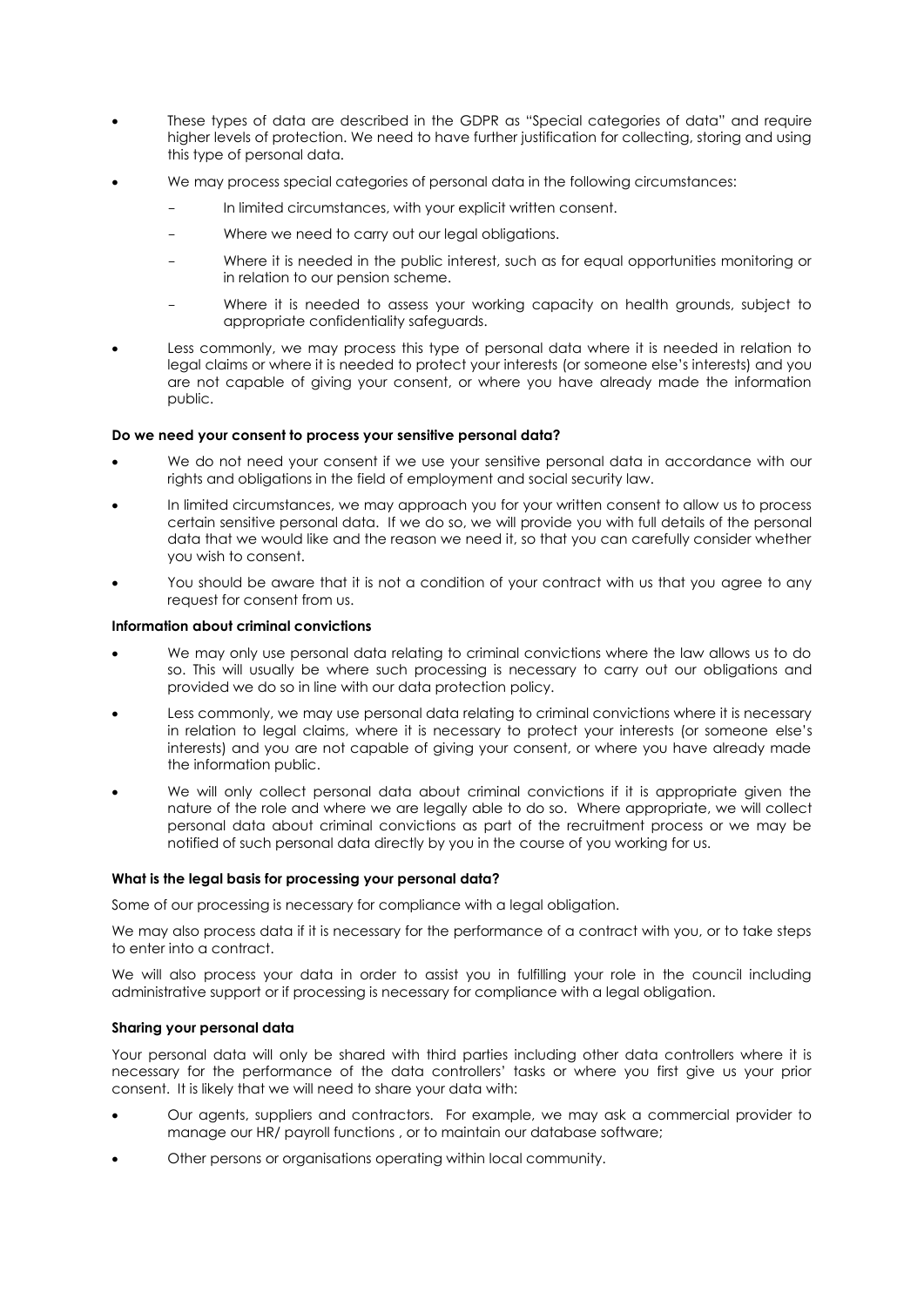- Other data controllers, such as local authorities, public authorities, central government and agencies such as HMRC and DVLA
- Staff pension providers
- Former and prospective employers
- DBS services suppliers
- Payroll services providers
- Recruitment Agencies
- Credit reference agencies
- Professional advisors
- Trade unions or employee representatives

## **How long do we keep your personal data?**

We will keep some records permanently if we are legally required to do so. We may keep some other records for an extended period of time. For example, it is currently best practice to keep financial records for a minimum period of 8 years to support HMRC audits or provide tax information. We may have legal obligations to retain some data in connection with our statutory obligations as a public authority. The council is permitted to retain data in order to defend or pursue claims. In some cases the law imposes a time limit for such claims (for example 3 years for personal injury claims or 6 years for contract claims). We will retain some personal data for this purpose as long as we believe it is necessary to be able to defend or pursue a claim. In general, we will endeavour to keep data only for as long as we need it. This means that we will delete it when it is no longer needed.

#### **Your responsibilities**

It is important that the personal data we hold about you is accurate and current. Please keep us informed if your personal data changes during your working relationship with us.

#### **Your rights in connection with personal data**

You have the following rights with respect to your personal data: -

When exercising any of the rights listed below, in order to process your request, we may need to verify your identity for your security. In such cases we will need you to respond with proof of your identity before you can exercise these rights.

## *1. The right to access personal data we hold on you*

- At any point you can contact us to request the personal data we hold on you as well as why we have that personal data, who has access to the personal data and where we obtained the personal data from. Once we have received your request we will respond within one month.
- There are no fees or charges for the first request but additional requests for the same personal data or requests which are manifestly unfounded or excessive may be subject to an administrative fee.

## *2. The right to correct and update the personal data we hold on you*

• If the data we hold on you is out of date, incomplete or incorrect, you can inform us and your data will be updated.

## *3. The right to have your personal data erased*

- If you feel that we should no longer be using your personal data or that we are unlawfully using your personal data, you can request that we erase the personal data we hold.
- When we receive your request we will confirm whether the personal data has been deleted or the reason why it cannot be deleted (for example because we need it for to comply with a legal obligation).
- *4. The right to object to processing of your personal data or to restrict it to certain purposes only*